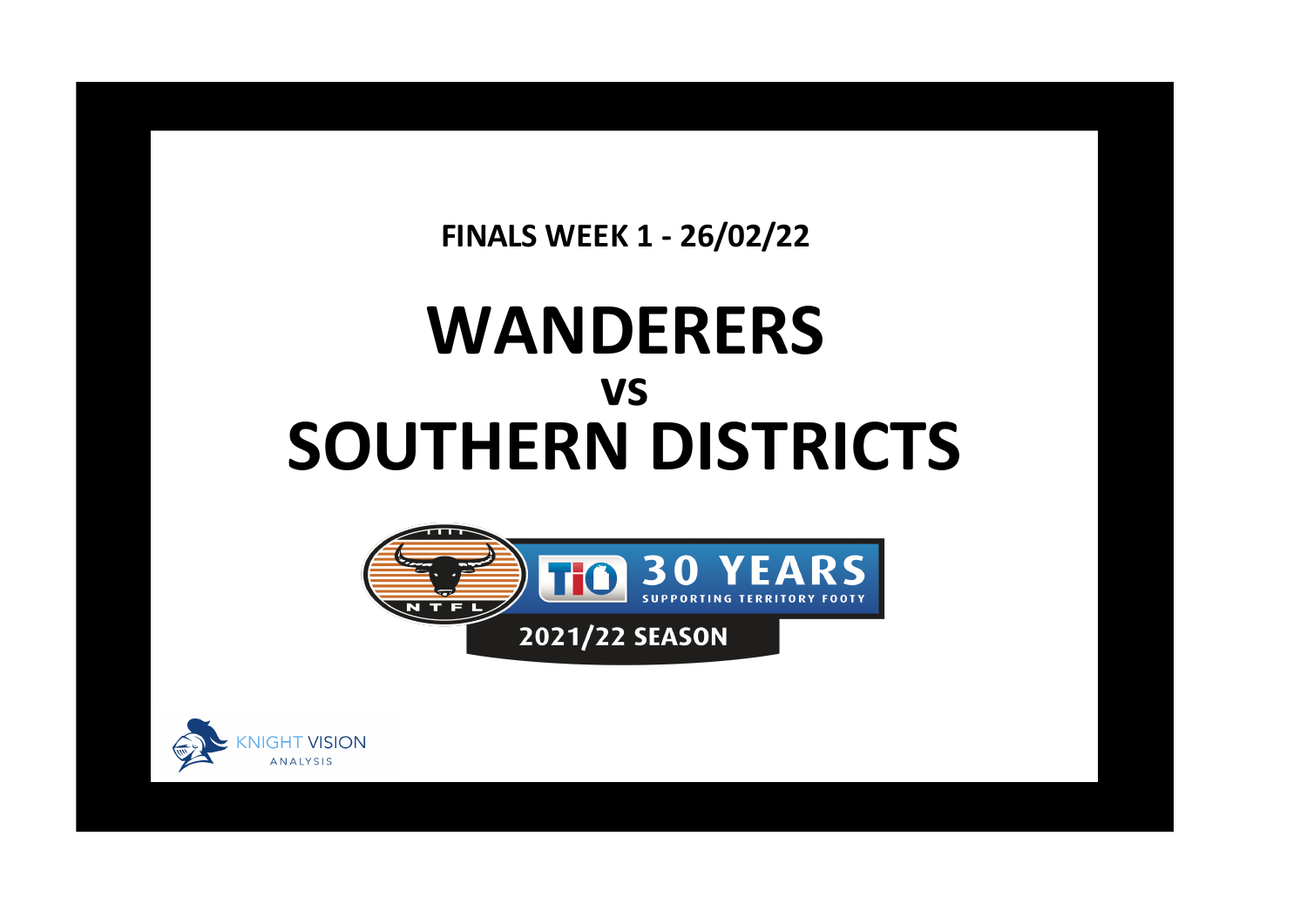|                |                         | <b>Wanderers</b>        |                |                |                          |                         | <b>Southern Districts</b> |                |                         |                | <b>Differential</b> |         |                |                |                |              |
|----------------|-------------------------|-------------------------|----------------|----------------|--------------------------|-------------------------|---------------------------|----------------|-------------------------|----------------|---------------------|---------|----------------|----------------|----------------|--------------|
| Q1             | Q <sub>2</sub>          | Q <sub>3</sub>          | Q4             | <b>TOTAL</b>   |                          | Q1                      | Q <sub>2</sub>            | Q <sub>3</sub> | Q <sub>4</sub>          | <b>TOTAL</b>   |                     | Q1      | Q <sub>2</sub> | Q <sub>3</sub> | Q <sub>4</sub> | <b>TOTAL</b> |
| 36             | 48                      | 48                      | 42             | 174            | <b>Kicks</b>             | 43                      | 35                        | 41             | 52                      | 171            |                     | $-7$    | $+13$          | $+7$           | $-10$          | $+3$         |
| 12             | 13                      | 13                      | 11             | 49             | <b>Handballs</b>         | 28                      | 15                        | 18             | 19                      | 80             |                     | $-16$   | $-2$           | $-5$           | $-8$           | $-31$        |
| 48             | 61                      | 61                      | 53             | 223            | <b>Disposals</b>         | 71                      | 50                        | 59             | 71                      | 251            |                     | $-23$   | $+11$          | $+2$           | $-18$          | $-28$        |
| 3.00           | 3.69                    | 3.69                    | 3.82           | 3.55           | <b>K:H Ratio</b>         | 1.54                    | 2.33                      | 2.28           | 2.74                    | 2.14           |                     | $+1.46$ | $+1.36$        | $+1.41$        | $+1.08$        | $+1.41$      |
| 53%            | 54%                     | 50%                     | 60%            | 54%            | Kick Eff. %              | 53%                     | 43%                       | 61%            | 56%                     | 54%            |                     | $-1%$   | $+11%$         | $-11%$         | $+4%$          | $+0%$        |
| 42%            | 62%                     | 92%                     | 82%            | 69%            | Handball Eff. %          | 86%                     | 67%                       | 83%            | 74%                     | 79%            |                     | $-44%$  | $-5%$          | $+9%$          | $+8%$          | $-9%$        |
| 4              | 4                       | $\overline{\mathbf{z}}$ | 6              | 21             | <b>Clangers</b>          | 6                       | 8                         | 10             | 11                      | 35             |                     | $-2$    | $-4$           | $-3$           | $-5$           | $-14$        |
| 25             | 25                      | 26                      | 18             | 94             | <b>Cont. Poss</b>        | 34                      | 32                        | 22             | 29                      | 117            |                     | $-9$    | $-7$           | +4             | $-11$          | $-23$        |
| 18             | 34                      | 31                      | 33             | 116            | <b>Unc. Poss</b>         | 38                      | 17                        | 37             | 38                      | 130            |                     | $-20$   | $+17$          | $-6$           | $-5$           | $-14$        |
| 7              | 21                      | 16                      | 18             | 62             | <b>Marks</b>             | 10                      | 6                         | 15             | 18                      | 49             |                     | $-3$    | $+15$          | $+1$           | $\mathbf{0}$   | $+13$        |
| 6              | 17                      | 13                      | 16             | 52             | <b>Unc. Marks</b>        | 8                       | 5                         | 13             | 16                      | 42             |                     | $-2$    | $+12$          | $\mathbf{0}$   | $\bf{0}$       | $+10$        |
| 1              | 4                       | $\overline{\mathbf{3}}$ | $\overline{2}$ | 10             | <b>Cont. Marks</b>       | $\overline{2}$          | 1                         | $\overline{2}$ | $\overline{2}$          | $\overline{7}$ |                     | $-1$    | $+3$           | $+1$           | $\mathbf{0}$   | $+3$         |
| 1              | 7                       | 9                       | 6              | 23             | <b>Int. Marks</b>        | 0                       | $\overline{2}$            | 3              | 5                       | 10             |                     | $+1$    | $+5$           | $+6$           | $+1$           | $+13$        |
| 1              | 4                       | 4                       | $\mathbf{1}$   | 10             | <b>F50 Marks</b>         | $\overline{2}$          | $\Omega$                  | $\mathbf{1}$   | $\overline{2}$          | 5              |                     | $-1$    | $+4$           | $+3$           | $-1$           | $+5$         |
| 5              | $\overline{\mathbf{z}}$ | 11                      | 9              | 32             | <b>Handball Receives</b> | 23                      | 8                         | 14             | 12                      | 57             |                     | $-18$   | $-1$           | $-3$           | $-3$           | $-25$        |
| 17             | 17                      | 16                      | 11             | 61             | <b>Groundball Gets</b>   | 29                      | 24                        | 18             | 25                      | 96             |                     | $-12$   | $-7$           | $-2$           | $-14$          | $-35$        |
| 5              | $\overline{2}$          | $\overline{\mathbf{3}}$ | 3              | 13             | <b>Hitouts</b>           | $\overline{\mathbf{z}}$ | 6                         | 8              | 3                       | 24             |                     | $-2$    | $-4$           | $-5$           | $\mathbf{0}$   | $-11$        |
| 6              | 4                       | $\overline{\mathbf{z}}$ | 3              | 20             | <b>Clearances</b>        | 8                       | $\overline{\mathbf{z}}$   | 3              | 6                       | 24             |                     | $-2$    | $-3$           | +4             | $-3$           | $-4$         |
| 27             | 13                      | 13                      | 11             | 64             | <b>Tackles</b>           | 16                      | 11                        | 8              | 5                       | 40             |                     | $+11$   | $+2$           | $+5$           | $+6$           | $+24$        |
| 5              | 8                       | 6                       | 8              | 27             | <b>One Percenters</b>    | 9                       | 5                         | 5              | 12                      | 31             |                     | $-4$    | $+3$           | $+1$           | $-4$           | $-4$         |
| $\overline{2}$ | 4                       | $\overline{2}$          | 3              | 11             | <b>Spoils</b>            | 4                       | 4                         | 4              | $\overline{7}$          | 19             |                     | $-2$    | $\mathbf{0}$   | $-2$           | $-4$           | $-8$         |
| 10             | 5                       | $\overline{\mathbf{z}}$ | 6              | 28             | <b>Frees For</b>         | 5                       | $\overline{\mathbf{z}}$   | 3              | $\overline{\mathbf{3}}$ | 18             |                     | $+5$    | $-2$           | $+4$           | $+3$           | $+10$        |
| 5              | $\overline{\mathbf{z}}$ | 3                       | 3              | 18             | <b>Frees Against</b>     | 10                      | 5                         | 7              | 6                       | 28             |                     | $-5$    | $+2$           | $-4$           | $-3$           | $-10$        |
| 8              | 8                       | 19                      | 13             | 48             | <b>Inside 50s</b>        | 15                      | 11                        | 5              | 8                       | 39             |                     | $-7$    | $-3$           | $+14$          | $+5$           | $+9$         |
| 10             | 10                      | $\overline{\mathbf{z}}$ | 6              | 33             | <b>Rebound 50s</b>       | $\overline{\mathbf{z}}$ | 4                         | 16             | 14                      | 41             |                     | $+3$    | $+6$           | $-9$           | $-8$           | $-8$         |
| 50%            | 75%                     | 53%                     | 15%            | 46%            | Score / I50 %            | 40%                     | 27%                       | 40%            | 50%                     | 38%            |                     | $+10%$  | +48%           | $+13%$         | $-35%$         | $+7%$        |
| 1              | 3                       | 3                       | $\mathbf{0}$   | $\overline{7}$ | Goals                    | 4                       | $\mathbf{1}$              | $\mathbf{0}$   | 1                       | 6              |                     | $-3$    | $+2$           | $+3$           | $-1$           | $+1$         |
| 3              | 3                       | 7                       | $\overline{2}$ | 15             | <b>Behinds</b>           | 2                       | 2                         | 2              | $\mathbf{3}$            | 9              |                     | $+1$    | $+1$           | $+5$           | $-1$           | $+6$         |
| 9              | 21                      | 25                      | $\mathbf{2}$   | 57             | <b>Score</b>             | 26                      | 8                         | $\overline{2}$ | 9                       | 45             |                     | $-17$   | $+13$          | $+23$          | $-7$           | $+12$        |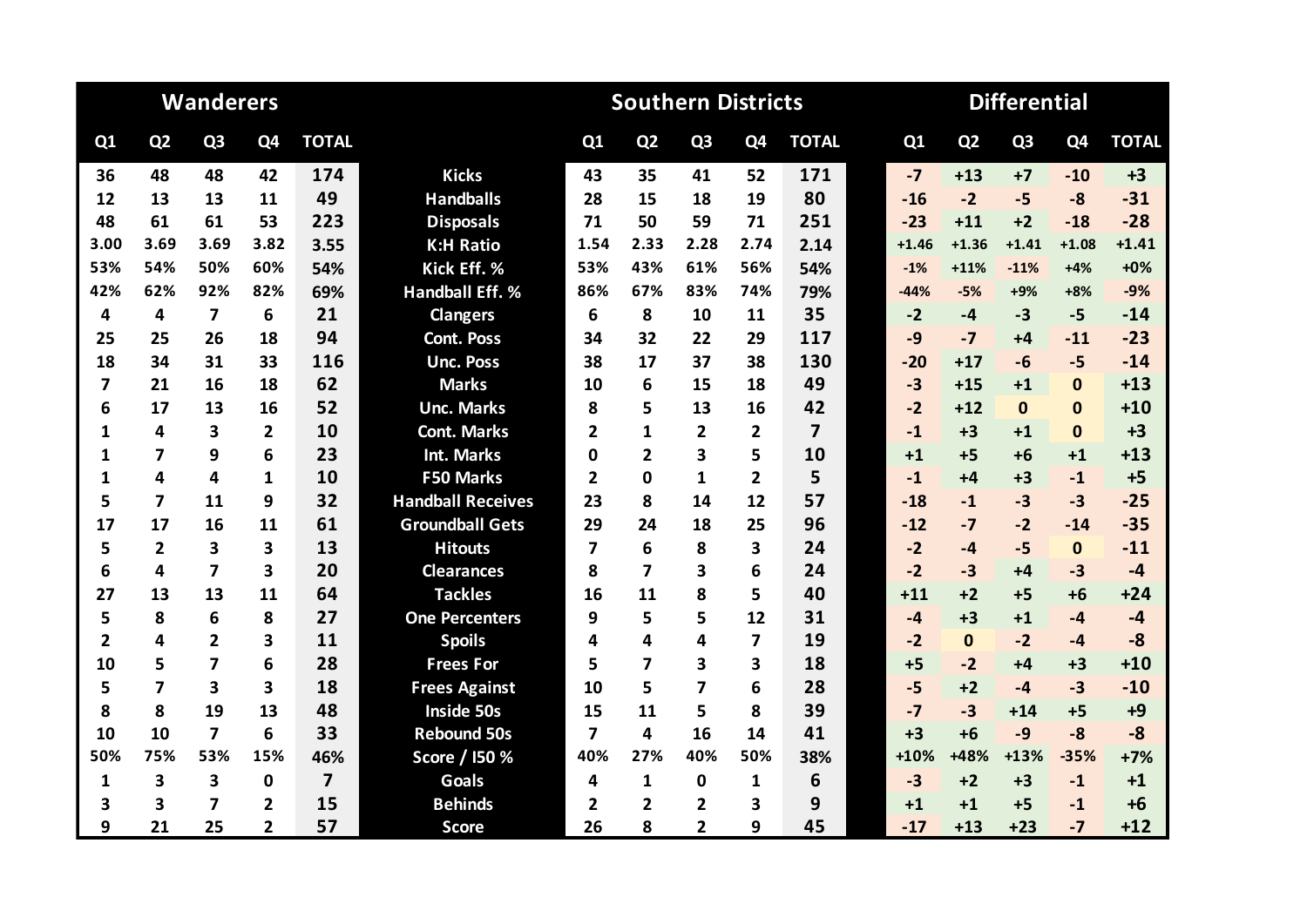|                        |      |                |       |             |           |              |           |           |       |                |                |       | <b>Wanderers</b> |                |            |              |            |       |      |           |          |                |            |            |      |             |             |
|------------------------|------|----------------|-------|-------------|-----------|--------------|-----------|-----------|-------|----------------|----------------|-------|------------------|----------------|------------|--------------|------------|-------|------|-----------|----------|----------------|------------|------------|------|-------------|-------------|
| <b>Player</b>          | К    | н              | D     |             | KE% HE%   | <b>CLG</b>   | <b>CP</b> | <b>UP</b> | М     | UM             | <b>CM</b>      | IM    | <b>F50M</b>      | ΗR             | <b>GBG</b> | но           | <b>CLR</b> | т     | 1%   | <b>SP</b> | FF       | FA             | <b>150</b> | <b>R50</b> | G    | B           | <b>SA</b>   |
| 24 B McLean            | 15   | 4              | 19    | 80%         | 50%       | 2            |           | 12        | 2     | 2              | 0              | 2     | 0                | 3              | 5          | 0            | 0          | 3     | 0    | 0         | 3        | 0              | 2          | 5          | 0    | 0           | 0           |
| 04 Jerome Motlop       | 12   | 4              | 16    | 42%         | 50%       | 5            |           | 9         | 3     | 3              | 0              | 1     | 0                | 4              | 5          | 0            | 2          | 8     | 0    | 0         | 2        | 1              | 5          | 1          | 1    | 0           | 1           |
| 09 T Motlop            | 16   | 0              | 16    |             | 19% ##### | 3            | 4         | 10        | 6     | 5              | 1              | 1     | 2                | 4              | 3          | 0            | 3          | 1     | 0    | 0         | 0        | $\mathbf{1}$   | 5          | 1          | 0    | 3           | 0           |
| 17 L Johnston          | 11   | 5              | 16    | 73%         | 80%       | $\mathbf{1}$ | 7         | 9         | 7     | 5              | $\overline{2}$ | 5     | 0                | 1              | 3          | 0            | 1          | 2     | 2    | 1         | 4        | $\mathbf{1}$   | 3          | 6          | 0    | 0           | 0           |
| 06 B O'Connell         | 10   | 4              | 14    | 70%         | 100%      | 0            | 4         | 9         | 2     | 2              | 0              | 0     | 0                | 6              | 4          | 0            | 1          | 6     | 0    | 0         | $\Omega$ | $\mathbf{1}$   | 3          | 1          | 0    | 0           | 5           |
| 25 B Newman            | 14   | 0              | 14    |             | 57% ##### | 2            | 7         |           | 6     | 5              | 1              | 3     | 0                | 1              | 3          | 0            | 0          | 1     | 2    | 0         | 3        | 0              | 2          | 6          | 0    | 1           | 0           |
| 08 K Fejo              | 6    | 6              | 12    | 17%         | 83%       | 3            | 8         | 3         | 1     |                | 0              | 0     | 0                | 1              | 7          | 0            |            | 4     | 3    | 1         | 2        | 0              | 5          | 0          | 0    | 1           | 1           |
| 10 M Totham            | 11   | 0              | 11    |             | 73% ##### | 0            | 2         | 8         | 6     | 6              | 0              | 1     | 1                | $\overline{2}$ | 1          | 0            | 1          | 2     | 2    | 1         | 1        | 0              | 1          | 0          | 1    | 0           | 1           |
| 18 M Taylor            | 11   | 0              | 11    |             | 64% ##### | 2            | 2         | 9         | 3     | 3              | 0              | 2     | 0                | 2              | 2          | 0            | 1          | 1     | 1    | 1         | 0        | 2              | 1          | 4          | 0    | 0           | 0           |
| 26 D Clee              | 5    | 6              | 11    | 20%         | 83%       | 0            | 7         | 3         | 0     | 0              | 0              | 0     | 0                | 1              | 6          | 0            | 1          | 9     |      | 1         |          | $\overline{2}$ | 2          | 0          | 0    | 0           | 1           |
| <b>30 D Shillabeer</b> | 11   | 0              | 11    | 55%         | #####     | 0            | 2         | 9         | 4     | 4              | 0              | 0     | 2                | 2              | 0          | 0            | 0          | 0     | 0    | 0         | 2        | 2              | 5          | 0          | 2    | 1           | 1           |
| 28 J Tipiloura         | 6    | 4              | 10    | 33%         | 50%       | 1            | 6         | 3         | 2     |                | 1              | 0     | 1                |                | 4          | 1            | 3          | 1     | 4    | 0         | 2        | $\mathbf{1}$   | 2          | 0          | 1    | 0           | 0           |
| 01 K Smith             | 8    | 1              | 9     | 75%         | 100%      | 0            | 4         | 4         | 4     | 3              |                | 2     | 2                | 1              | 2          | 0            | 0          | 3     |      | 1         | 1        | 0              |            | 2          | 1    | 0           | 0           |
| 07 S Thorne            | 6    | 3              | 9     | 0%          | 33%       |              | 4         | 5         | 3     | 3              | 0              | 0     | 2                | 1              | 2          | 0            | 0          | 0     | 0    | 0         | 2        | 1              | 0          | 0          | 0    | 4           | 0           |
| 03 V Tassone           | 4    | 3              | 7     | 75%         | 100%      | O            | b         | 1         | 1     | 0              | 1              | 1     | 0                | 0              | 5          | 0            | 3          | 6     | 0    | 0         | 0        | 0              |            | 1          | 0    | 0           | 0           |
| 14 Joel Cubillo        | 5    | $\overline{2}$ | 7     |             | 60% 100%  | 0            | 2         | 3         | 3     | 3              | 0              | 1     | 0                | 0              | 0          | 0            | 2          | 3     | 5    | 1         | 2        | 0              | 3          | 0          | 0    | 1           | 1           |
| 27 L Patrick           | 5    | 1              | 6     | 60%         | 0%        | 0            | 3         | 2         | 1     | $\mathbf{1}$   | 0              | 0     | 0                | 1              | 2          | 2            | 0          | 1     | 1    | 1         | 1        | 0              | 3          | 0          | 0    | 1           | 1           |
| 05 S Bates             | 3    | 2              | 5     | 33%         | 100%      | 0            | 3         |           | 0     | 0              | 0              | 0     | 0                | 0              | 2          | 0            | 0          | 0     | 0    | 0         |          | 1              |            | 0          | 0    | 2           | 0           |
| 13 Brenton Motlop      | 4    | 1              | 5     | 50%         | 0%        | 0            | 3         | 2         | 2     | $\overline{2}$ | 0              | 0     | 0                | 0              | 3          | 0            | 0          | 2     | 1    | 1         | 0        | 2              | 0          | 4          | 0    | 0           | 0           |
| 23 J Priest            | 4    | 1<br>coco      | 5     | 75%         | 0%        | 0            | 1         | 3         | 3     | 2              | 1              |       | 0                | 0              | 0          | 10<br>mana a |            |       |      | 1         | 0        | 1              | 2          | 0          | 1    | 0<br>an ana | 0<br>omonom |
| 35 Matthew Motlop      | 3    | 2              | 5     | 67%         | 50%       | 1            | 4         | 1         | 2     | 0              | 2              | 2     | 0                | 0              | 2          | 0            | 0          | 8     | 1    | 0         | 0        | 1              | 0          | 0          | 0    | 0           | 0           |
| 19 Daniel Fuller       | 3    | 0              | 3     |             | 67% ##### | 0            | 1         |           | 1     | -1             | 0              | 1     | 0                | 1              | 0          | 0            | 0          | 1     | 1    | 1         | 1        | 0              |            | 2          | 0    | 0           | 0           |
|                        |      |                |       |             |           |              |           |           |       |                |                |       |                  |                |            |              |            |       |      |           |          |                |            |            |      |             |             |
| <b>WAND</b>            | 174  | 49             | 223   | 54%         | 69%       | 21           | 94        | 116       | 62    | 52             | 10             | 23    | 10               | 32             | 61         | 13           | 20         | 64    | 27   | 11        | 28       | 18             | 48         | 33         |      | 15          | 12          |
| <b>SDFC</b>            | 171  | 80             |       | 251 54% 79% |           | 35           | 117       | 130       | 49    | 42             | 7              | 10    | 5                | 57             | 96         | 24           | 24         | 40    | 31   | 19        | 18       | 28             | 39         | 41         | 6    | 9           | 8           |
| <b>Differential</b>    | $+3$ | $-31$          | $-28$ | +0%         | $-9%$     | -14          | $-23$     | $-14$     | $+13$ | $+10$          | $+3$           | $+13$ | $+5$             | $-25$          | $-35$      | $-11$        | -4         | $+24$ | $-4$ | -8        | $+10$    | $-10$          | $+9$       | -8         | $+1$ | +6          | $+4$        |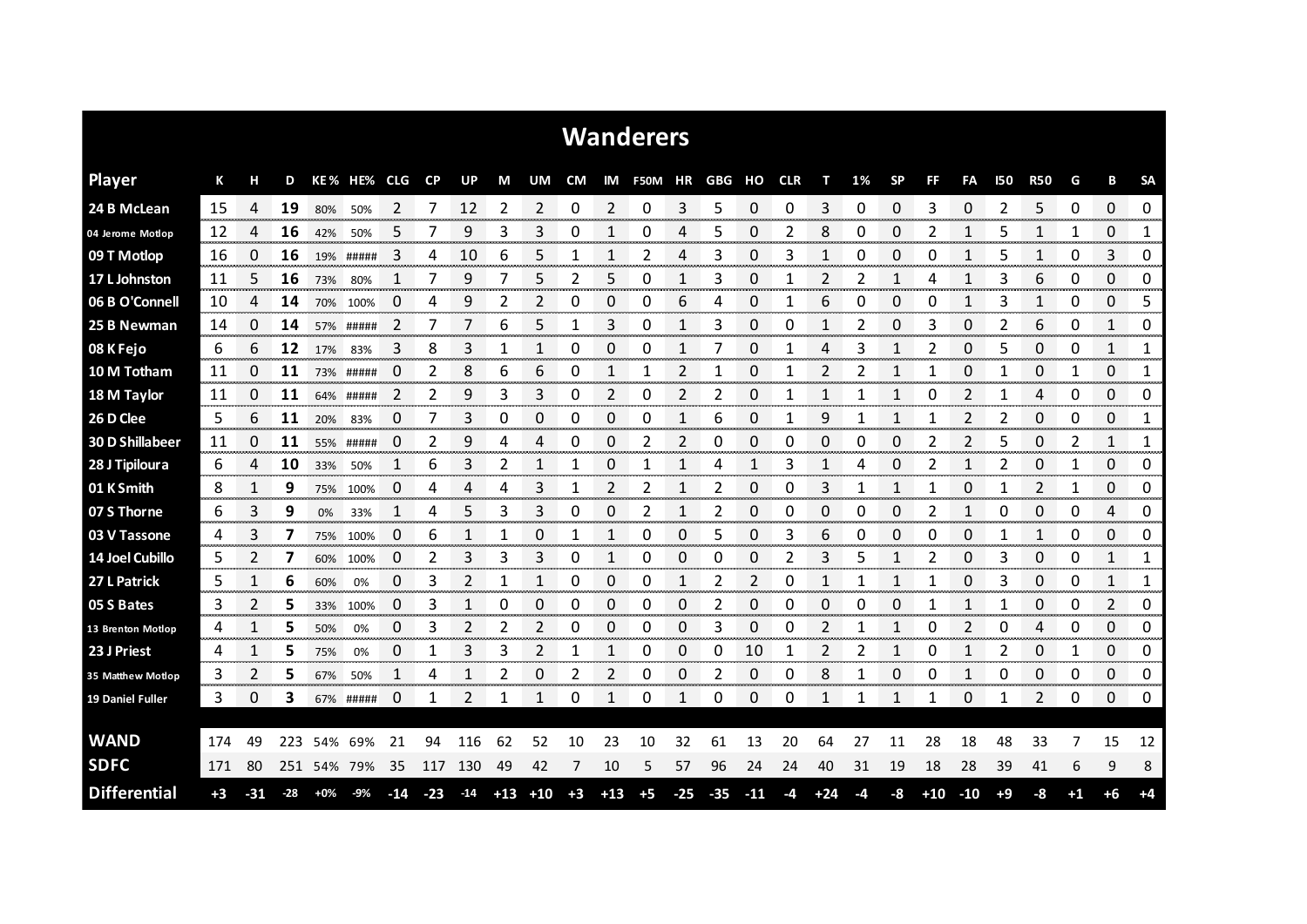|                      |     |       |       |     |             |                |                   |     |       |       |      |              | <b>Southern Districts</b> |       |       |       |            |       |      |           |       |                |              |                |              |              |                |
|----------------------|-----|-------|-------|-----|-------------|----------------|-------------------|-----|-------|-------|------|--------------|---------------------------|-------|-------|-------|------------|-------|------|-----------|-------|----------------|--------------|----------------|--------------|--------------|----------------|
| <b>Player</b>        | К   |       | D     |     | KE% HE% CLG |                | <b>CP</b>         | UP  | М     | UM    | CM   |              | IM F50M HR GBG            |       |       | но    | <b>CLR</b> | т     | 1%   | <b>SP</b> | FF    | FA             | 150          | <b>R50</b>     | G            | B            | <b>SA</b>      |
| 17 J McQueen         | 16  | 8     | 24    | 63% | 75%         | 5              | 12                | 13  | 5     | 4     | 1    | 0            | 0                         | 7     | 11    | 0     | 4          | 4     | 1    | 1         | 0     | 2              | $\mathbf{1}$ | $\mathbf{1}$   | $\mathbf{1}$ | $\Omega$     | $\mathbf{1}$   |
| 29 J Ganley          | 12  | 11    | 23    | 58% | 91%         | 1              | 10                | 12  | 4     | 4     | 0    | 0            | 0                         | 7     | 9     | 0     | 3          | 3     | 2    | 2         | 1     | 0              | 4            | 3              | 0            | 0            | 0              |
| 08 M Bowden          | 20  | 1     | 21    | 60% | 100%        | 5              | 2                 | 17  | 3     | 3     | 0    | 2            | 1                         | 2     | 2     | 0     | 1          | 2     | 3    | 3         | 1     | 3              | 0            | 11             | 0            | $\mathbf{1}$ | 0              |
| 01 L Smith           | 12  | 5     | 17    | 42% | 40%         | 3              | 8                 | 9   | 3     | 3     | 0    | 0            | 0                         | 4     | 5     | 0     | 1          | 4     | 2    | 2         | 3     | 2              | 7            | 0              | 3            | 0            | 0              |
| 23 F Driscoll        | 10  | 7     | 17    | 40% | 57%         | 4              | 13                | 4   | 4     | 2     | 2    | 0            | 1                         | 2     | 9     | 1     | 0          | 1     | 2    | 0         | 2     | $\mathbf{1}$   | 2            | 0              | 1            | $\mathbf{1}$ | 1              |
| 24 L Delahey         | 10  | 7     | 17    | 70% | 71%         | 2              | 7                 | 10  | 4     | 4     | 0    | 1            | 0                         | 5     | 6     | 0     | 1          | 2     | 1    | 0         | 1     | 0              | 0            | 4              | 0            | 0            | 0              |
| 36 Z Zdybel          | 12  | 3     | 15    | 58% | 100%        | 2              | 10                | 5   | 3     | 2     | 1    | 3            | 0                         | 2     | 9     | 2     | 0          | 2     | 5    | 5         | 1     | 2              | 1            | 8              | 0            | 0            | 0              |
| 11 J Farrer          | 11  | 3     | 14    | 36% | 100%        | $\overline{2}$ | 6                 | 8   | 3     | 3     | 0    | 1            | 0                         | 3     | 6     | 0     | 3          | 0     | 2    | 0         | 0     | 2              | 2            | 2              | 0            | $\mathbf{1}$ | 0              |
| 14 B Schwarze        | 9   | 4     | 13    |     | 44% 100%    | -1             | 7                 | 7   | 4     | 4     | 0    | 1            | 0                         | 3     | 4     | 0     | 1          | 5     | 0    | 0         | 3     | $\overline{2}$ | 2            | $\overline{2}$ | 0            | $\mathbf{1}$ | 0              |
| 04 D Staunton        | 8   | 4     | 12    | 50% | 50%         | $\overline{2}$ | 5                 | 4   | 2     | 2     | 0    | 1            | 0                         | 2     | 5     | 0     | 2          | 2     | 2    | 0         | 0     | 0              | 3            | 0              | 0            | 0            | 1              |
| 13 C Gallio          | 6   | 4     | 10    | 83% | 100%        | 0              | 6                 | 4   | 2     |       |      | 0            | 0                         | 2     | 5     | 0     |            | 2     |      | 0         | 0     | 0              | 4            | 1              | 0            | 0            | 1              |
| 02 A Johnson         | 4   | 5     | 9     | 75% | 80%         | 1              | 6                 | 3   | 1     | 0     |      | 1            | 0                         | 3     | 4     | 0     | 0          | 2     | 0    | 0         |       | 1              | 1            | 2              | 0            | 0            | 0              |
| 03 J Ross            | 7   |       | 8     |     | 43% 100%    |                | 4                 | 3   | 2     | 1     | 1    | 0            | 1                         | 1     | 2     | 0     |            | 1     | 0    | 0         |       | 1              | 1            | 0              | 0            | 2            | 2              |
| 28 J Elder           | 6   | 2     | 8     | 50% | 50%         | 0              | 2                 | 6   | 3     | 3     | 0    | 0            | 0                         | 3     | 2     | 0     | 0          |       | 0    | 0         | 0     | 0              | 1            | 2              | 0            | 0            | 0              |
| 31 D Barry           | ь   | 2     | 8     | 67% | 50%         | 0              | 2                 | 6   | 2     | 2     | 0    | 0            |                           |       | 2     | 0     |            |       | 0    | 0         |       |                |              |                |              | 0            | 0              |
| 35 P Gallow          | 5   | 3     | 8     | 60% | 100%        | $\Box$         |                   | 2   | 0     | 0     | 0    | 0<br>wana ma | 0                         | 2     | 7     | 14    | 2          | 0     | 2    |           | O     |                | 4            | 0<br>manan m   | 0            | 0<br>mmmm    | 1<br>vonnonnor |
| 20 E Maney           | 4   | 3     | 7     | 75% | 67%         |                | 4                 | 3   | 0     | 0     | 0    | 0            | 0                         | 2     | 3     | 0     |            | 2     | 4    | 4         |       | 5              |              | 3              | 0            | 0            | 0              |
| 07 B Rusca           | 5.  |       | 6     | 0%  | 100%        | 2              |                   | Δ   |       |       | 0    | 0            | 0                         | 3     |       | 0     | 0          | 2     |      | 0         | O     | 0              | 2            | 0              | 0            | 0            | 0              |
| <b>32 T Boustead</b> | 1   | 4     | 5     |     | 100% 100%   | 0              | 3                 | 2   | 0     | 0     | 0    | 0            | 0                         | 2     | 3     | 0     |            | 1     | 0    | 0         | 0     | 1              | 0            | 0              | 0            | 0            | 0              |
| 19 L Williams        | 3   | 0     | 3     |     | 33% #####   |                | 1                 |     | 2     | 2     | 0    | 0            | 1                         | 0     | 0     | 0     | 0          | 0     | 2    | 1         |       | 2              | 0            | 0              | 0            | 1            | 1              |
| 05 D McLachlan       | 1   |       | 2     | 0%  | 100%        | 1              | 1                 | 2   | 1     | 1     | 0    | 0            | 0                         | 0     |       | 0     | 0          | 2     |      | 0         | 0     | 1              | 1            | 0              | 0            | 0            | 0              |
| 09 K Jones           | 1   | 1     | 2     |     | 100% 100%   | 0              | 0                 | 2   | 0     | 0     | 0    | 0            | 0                         | 1     | 0     | 7     | 1          | 1     | 0    | 0         | 1     | 0              | 1            | 0              | 0            | 0            | 0              |
| <b>SDFC</b>          | 171 | 80    | 251   |     | 54% 79%     | 35             | 117               | 130 | 49    | 42    | 7    | 10           | 5                         | 57    | 96    | 24    | 24         | 40    | 31   | 19        | 18    | 28             | 39           | 41             | 6            | 9            | 8              |
| <b>WAND</b>          | 174 | 49    |       |     | 223 54% 69% | 21             | 94                | 116 | 62    | 52    | 10   | 23           | 10                        | 32    | 61    | 13    | 20         | 64    | 27   | 11        | 28    | 18             | 48           | 33             | 7            | 15           | 12             |
| <b>Differential</b>  | -3  | $+31$ | $+28$ | -0% | +9%         |                | $+14$ $+23$ $+14$ |     | $-13$ | $-10$ | $-3$ | $-13$        | $-5$                      | $+25$ | $+35$ | $+11$ | $+4$       | $-24$ | $+4$ | $+8$      | $-10$ | $+10$          | -9           | $+8$           | -1           | -6           | -4             |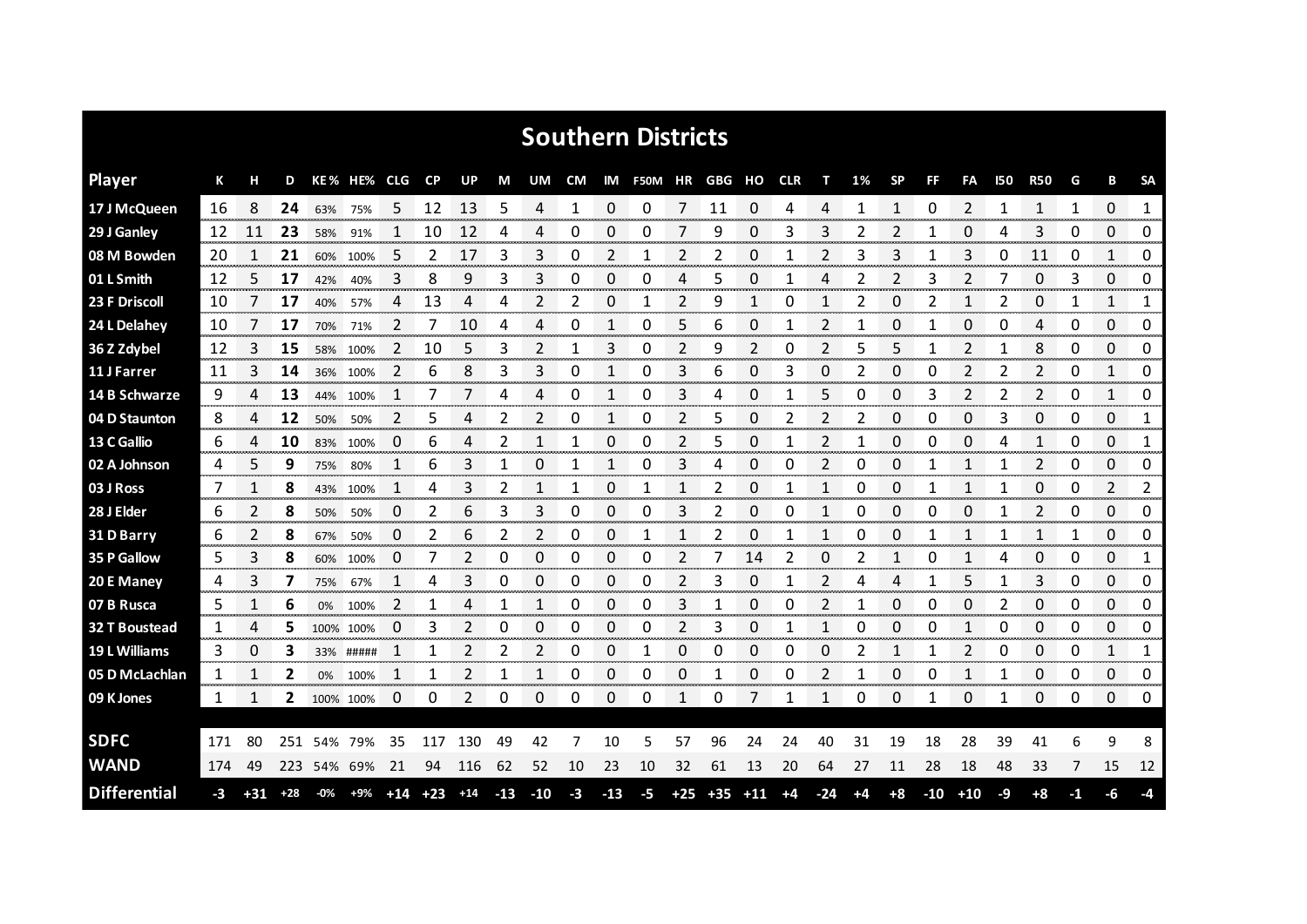|                        |             | <b>Score Sources</b> |
|------------------------|-------------|----------------------|
|                        | <b>WAND</b> | <b>SDFC</b>          |
| <b>Turnover</b>        | 5.9.39      | 5.8.38               |
| <b>Stoppage</b>        | 2.4.16      | 1.1.7                |
| Kick In                | 0.2.2       | 0.0.0                |
| <b>TOTAL</b>           | 7.15.57     | 6.9.45               |
|                        |             | Defensive 50         |
| <b>Turnover</b>        | 0.2.2       | 2.2.14               |
| <b>Stoppage</b>        | 0.0.0       | 0.0.0                |
| Kick In                | 0.2.2       | 0.0.0                |
| <b>TOTAL</b>           | 0.4.4       | 2.2.14               |
|                        |             | <b>Midfield</b>      |
| <b>Turnover</b>        | 5.6.36      | 3.4.22               |
| <b>Centre Bounce</b>   | 1.1.7       | 0.1.1                |
| <b>B/ARC Stoppages</b> | 1.0.6       | 0.0.0                |
| <b>TOTAL</b>           | 7.7.49      | 3.5.23               |
|                        |             | Forward 50           |
| <b>Turnover</b>        | 0.1.1       | 0.2.2                |
| <b>Stoppage</b>        | 0.3.3       | 1.0.6                |
| <b>TOTAL</b>           | 0.4.4       | 1.2.8                |